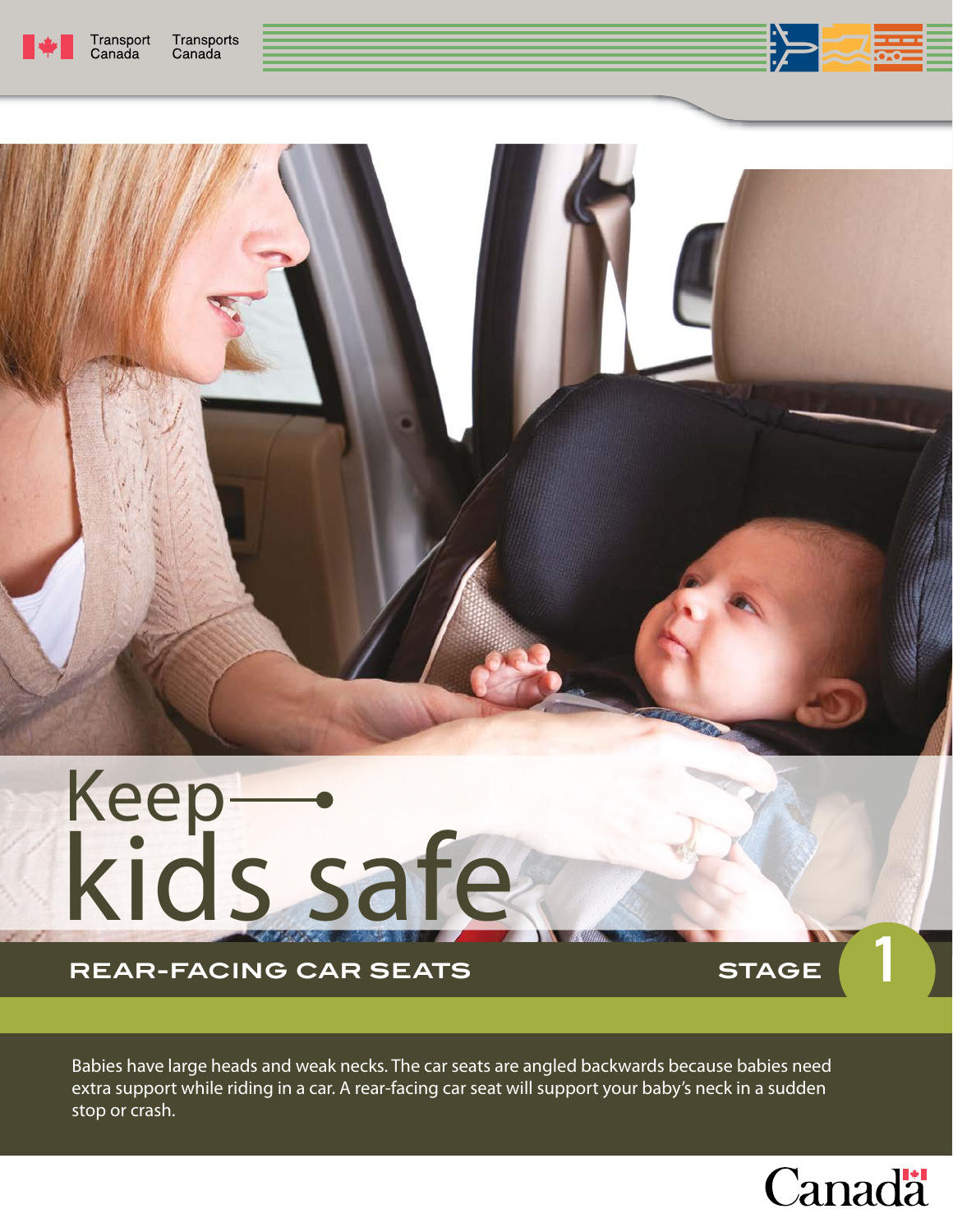# **INSTALL YOUR REARFACING SEAT**

Always install the rear-facing car seat in the back seat of your car. This way, your child is as far away as possible from the front seat air bags if they inflate during a crash. There may be more than one way to install your car seat in your car. All three ways listed below are safe, so you can pick the one that is best for you and your car. You should check both your **car owner's manual** and the **car seat user guide** for more information.

**Remember:** A child should not be left in the car seat to sleep once the car has stopped.

# **Choose the option that provides the best installation**

# **OPTION 1: UAS** Use the Universal Anchorage System (UAS), if you have it in your car. Your car owner's manual will show you where to find the anchors and may explain limitations for their use. In most vehicles, this symbol shows you where to find your car's UAS anchor bars. It also shows you where the connectors are on your car seat. **OPTION 2: SEAT BELT ONLY** Use this option if your seat belts or car seat have a built-in locking feature. Check your vehicle owner's manual and car seat user guide to see how to lock the seat belt correctly. **OPTION 3: SEAT BELT + LOCKING CLIP**  Use this option if your seat belts and car seat do not have a locking feature. Check both your vehicle owner's manual and car seat user guide to see how to use the locking clip.

# **IMPORTANT TIPS**

- Always consult your vehicle owner's manual and car seat user guide prior to installation.
- Ensure the car seat is at the recline position recommended by the manufacturer.
- Items that did not come with your car seat (such as seat protectors or comfort pads) may not be safe to use. Contact the car seat manufacturer before using these items with your car seat.
- Leave as much space as possible between the car seat and the front seat of your vehicle. Make sure you follow the recommendations regarding whether or not the car seat can contact the vehicle's front seats.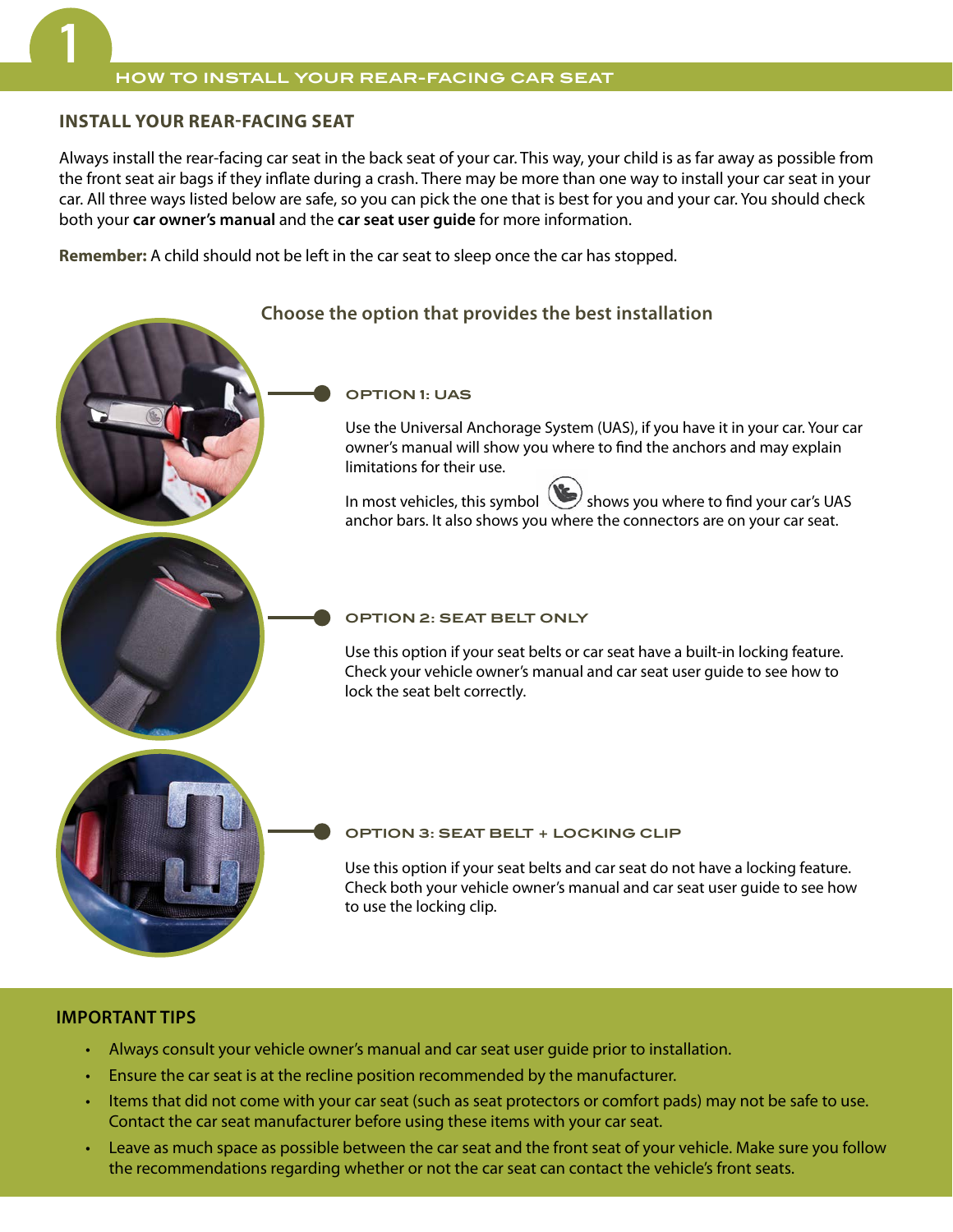## **HOW TO INSTALL YOUR REAR-FACING CAR SEAT**

# **CHECK TO MAKE SURE YOUR REARFACING CAR SEAT IS INSTALLED CORRECTLY**

# **Make sure the rear-facing car seat is at the correct angle**

- The vehicle must be parked on a level surface.
- To protect the child's airway, make sure the rear-facing car seat is within the angle range indicated on the car seat or in the user guide.

#### **TIP**

• Use your car seat's built-in angle adjustments, or if the car seat permits, a pool noodle or tightly rolled towel to increase the recline angle of the car seat.



# **Make sure the car seat doesn't move**

Hold both sides of the car seat **ONLY** where the seat belt or UAS belt is threaded through the car seat. Firmly try to move it in every direction: **it should not move more than 2.5 cm (1 inch) side to side or front to back**. Movement at the top of the car seat is normal.

#### **WHY?**

• In a crash or sudden stop, your child will be safer in a car seat that is tightly installed.

# **IMPORTANT TIPS**

- By law, children must be buckled up in a car seat made for their weight and height. Read your provincial/ territorial regulations for details.
- Many car seats are not installed correctly. If you are not sure that you have installed your car seat correctly, there may be a car seat clinic in your community that can help.
- Do not leave loose items in your vehicle during a trip, as they may hit and hurt someone in a sudden stop.
- When using bulky winter clothing, make sure that the harness system is tight, compressing the material for a snug fit. Check with the car seat manufacturer for alternative methods of clothing during the winter.
- It is important to make sure the harness system remains snug when you switch your child from winter clothing back to slimmer, summer clothing.